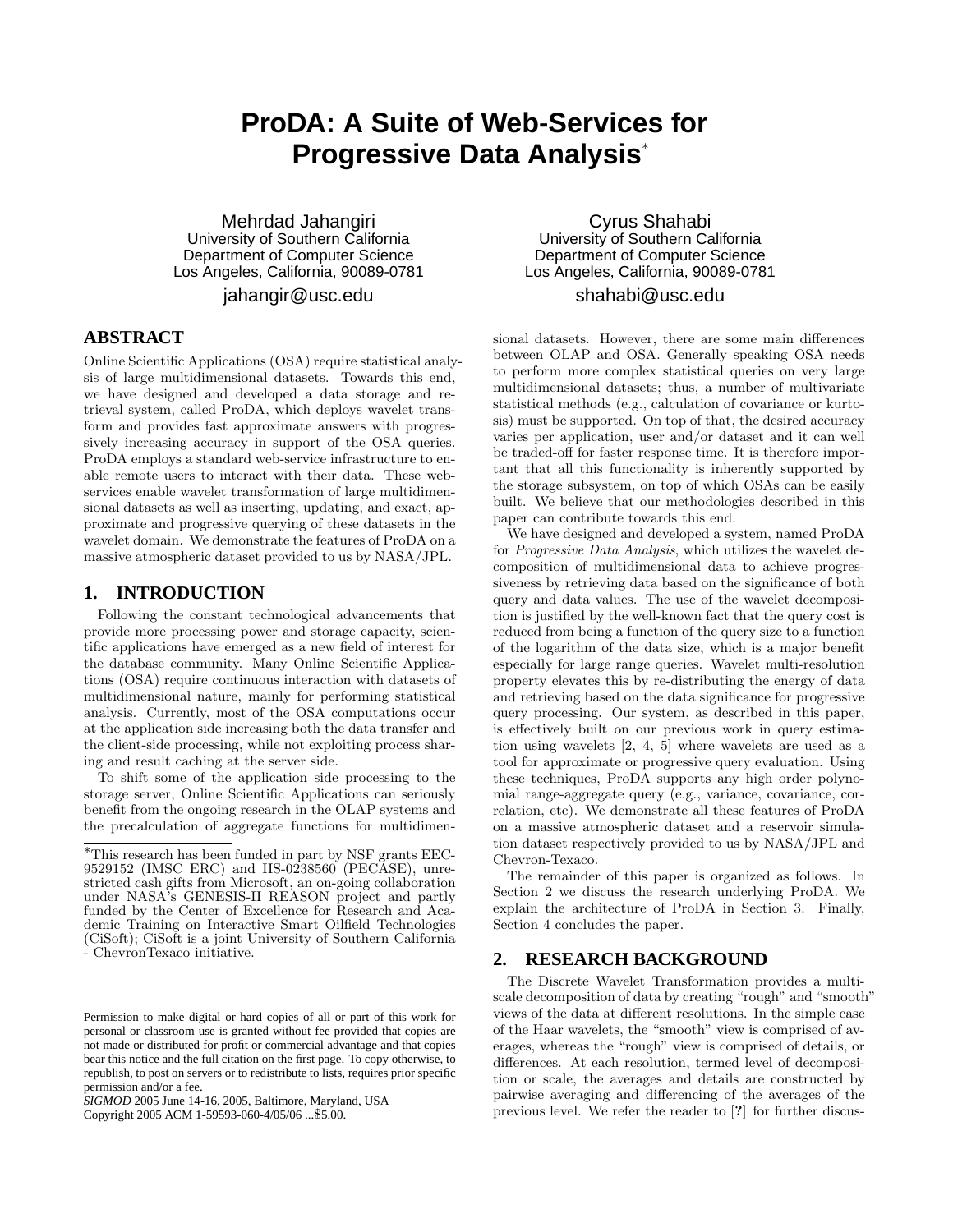sion about Wavelets.

Wavelets are often thought of as a data approximation tool, and have been used this way for approximate range query answering. The efficacy of this approach is highly data dependent; it only works when the data have a concise wavelet approximation. Furthermore the wavelet approximation is difficult to maintain. To avoid these problems, we use wavelets to approximate incoming queries rather than the underlying data. Note that the data set is still transformed using wavelet; however, it is not approximated since we keep all the coefficients. We are able to obtain accurate, data-independent query approximations after a small number of I/Os by using the largest query wavelet coefficients first. This approach naturally leads to a progressive algorithm. The details of our techniques can be found in [2, 3, 4, 5]. ProDA is an implementation of these techniques and supports the following features:

- ProDA treats all dimensions, including measure dimensions, symmetrically and supports range-aggregate queries where the measure can be any polynomial in the data dimensions (not only COUNT, SUM and AV-ERAGE, but also VARIANCE, COVARIANCE and more). All computations are performed entirely in the wavelet domain.
- ProDA uses the lazy wavelet transform to achieve query and update cost comparable to the best-known exact techniques.
- By using the most important query wavelet coefficients first, ProDA provides excellent approximate results and guaranteed error bounds with very little I/O and computational overhead, reaching low relative error far more quickly than analogous data compression methods.

## **3. SYSTEM ARCHITECTURE**

ProDA has a 3-tier architecture. The bottom tier is the data storage tier, which is optionally implemented either as a DBMS (for easy data management) or as a custom filesystem (to achieve efficiency). The middle-tier is a query processing module comprising a set of web-services developed in the Microsoft .NET framework. Finally, the top tier consists of a web-accessible Graphical User Interface (GUI) implemented in C#. We encourage the reader to visit the ProDA website at [1].

#### **3.1 Bottom tier**

For this tier, we can either use any commercial DBMS or implement our own customized file-system. Here, we describe only the first option due to the space limitation.

We chose Oracle as our relational database management system for data storage and we modelled our multidimensional data cubes using the star schema. In the star schema design, we used a fact table to store all data wavelet coefficients and a dimension table for each cube dimension to store dimension values. Moreover, we stored properties of all dimensions (such as dimension sizes, dimension titles, ...) in a separate table. Finally, we maintained a cube directory listing all cube names stored in the database. Figure 1 illustrates this schema.



**Figure 1: Database Architecture**

#### **3.2 Middle tier**

ProDA provides a rich set of web-serivces listed in [1]. This tier consists of four sets of web-services as follows:

- **General:** This set of web-services provides easy interaction with wavelet decomposition for non-expert users. For example, we can ask for the list of supported wavelet filters and properties of each filter. By invoking these web-services, we can wavelet transform or reverse-transform a multidimensional datacube given a specific filter name.
- **Cube Maintenance:** By having maintenance privileges, we can insert, delete and update cubes through this set of web-services. We have also provided an appending feature which can preserve the best synopsis in case of facing with a data stream scenario.
- **Cube Access:** We can select a cube and access its content by invoking these web-services. We can retrieve any cube information through this set of webservices. Also, we can ask for the list of available cubes and their metadata.
- **Query:** This set includes cursor functions, predefined aggregate functions and polynomial aggregate functions. Cursor functions are designed to track the progress of the query operations. Many statistical range-aggregate queries are predefined and implemented in ProDA such as count, sum, average, variance, covariance, and correlation. However, we can form any arbitrary polynomial range-aggregate query by using two basic webservices. These two web-services are *PushTerm* and *PushOperator*, using which we can form any polynomial query and submit its post-order to the system.

*Example 1.* Consider the case we need to re-implement the variance function using *PushTerm* and *PushOperator*. Variance is defined as following:

$$
Var(x) = \frac{\sum x_i^2 - (\sum x_i)^2}{n}
$$

The post order representation of this function is  $\sum x_i^2$ ,  $\sum x_i$ ,  $\sum_i^2 \sum_i x_i$ <sup>2</sup>, −, *n* and */*. Therefore, we can submit our polynomial query with 7 calls as shown in Figure 2.

*Example 2.* Consider the case we need to implement regression coefficient, defined as  $Cov(x, y) / \sqrt{Var(x)}$ , using the same operators.